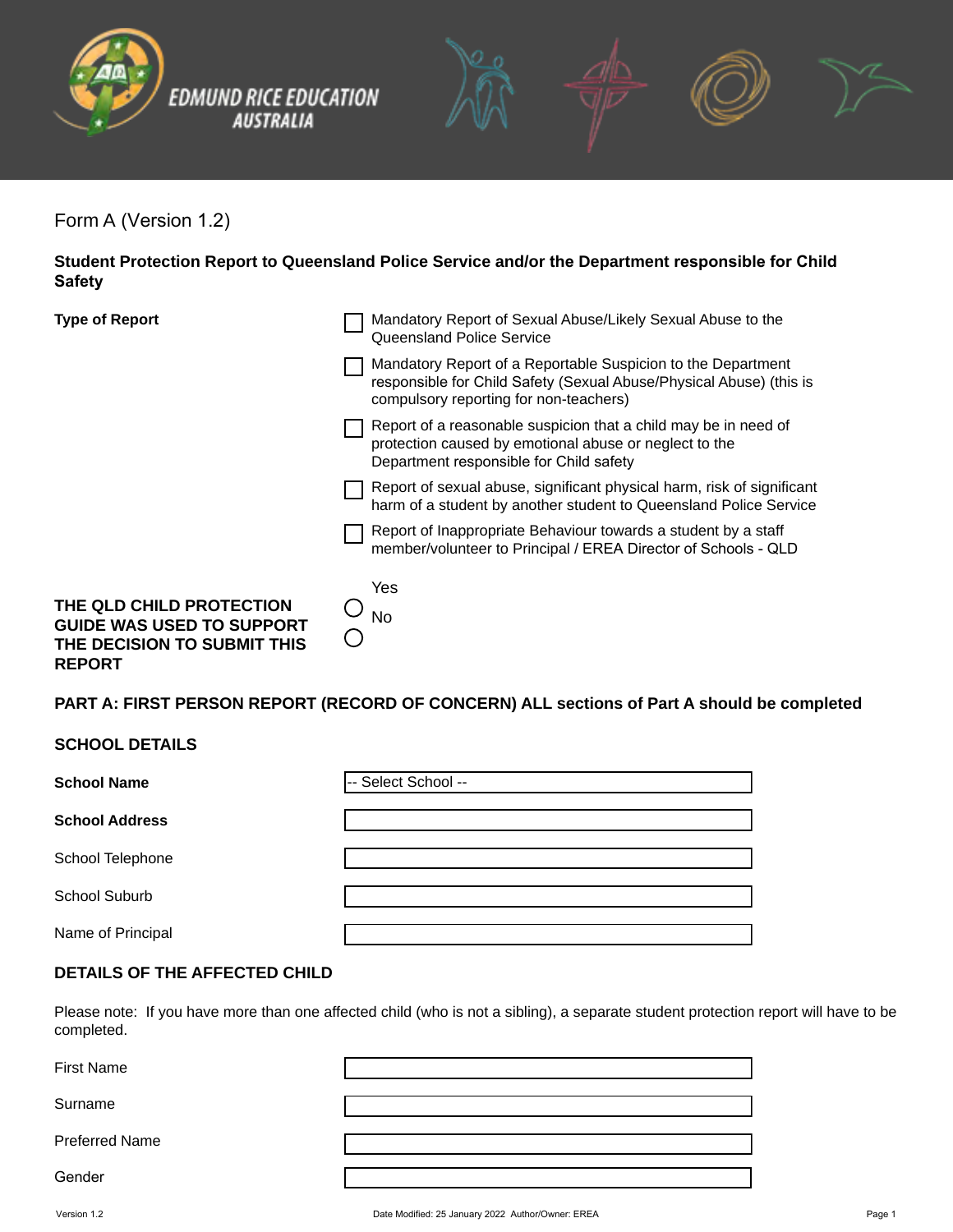| Date of Birth                 |                       |
|-------------------------------|-----------------------|
| Year Level                    |                       |
| <b>Indigenous Status</b>      | $\blacktriangledown$  |
| Main Language                 |                       |
| Interpreter Required          | Yes<br>No             |
| <b>Disability</b>             | Yes<br>No<br>Verified |
| <b>Disability Details</b>     |                       |
| Residential Address(es)       |                       |
| Current Location of the Child |                       |

Are there additional affected children in relation to this matter?

Please note: If you have more than one affected child (who is not a sibling), a separate student protection report will have to be completed. If the additional affected children are siblings, indicate below

| es |
|----|
| O  |

# **PARENT GUARDIAN/CARER OF THE CHILD (MAIN CARER)**

| Legal Name                    |                      |
|-------------------------------|----------------------|
| <b>Preferred Name</b>         |                      |
| Gender                        |                      |
| Proximate Age                 |                      |
| Relationship to Child         |                      |
|                               |                      |
| Lives with the affected child | Yes<br>No            |
| Contact Telephone Numbers(s)  |                      |
| Residential Address(es)       |                      |
| <b>Indigenous Status</b>      | $\blacktriangledown$ |
| Main Language                 |                      |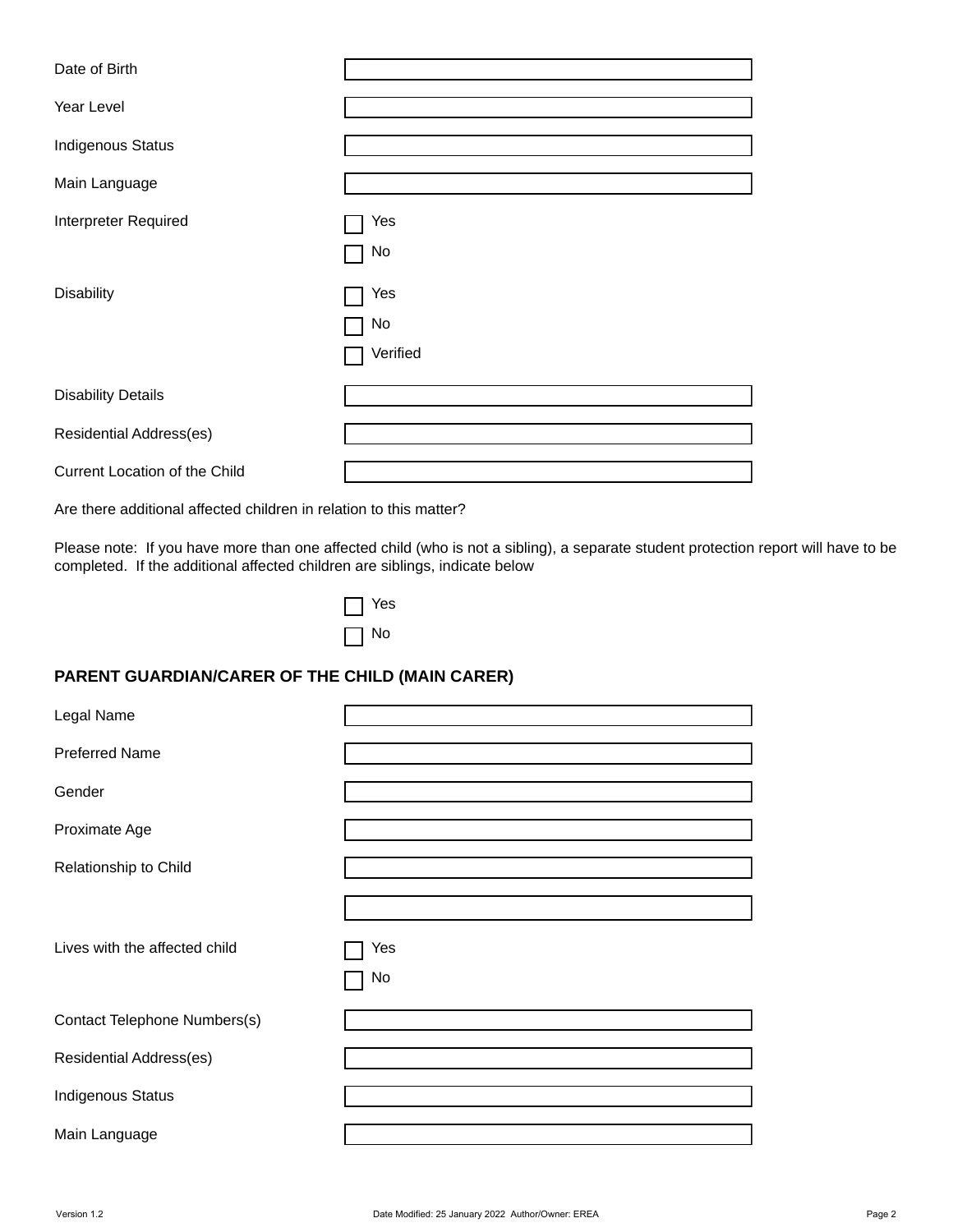| Interpreter Required                          | Yes<br>No                |
|-----------------------------------------------|--------------------------|
| <b>Disability</b>                             | Yes<br>No<br>Verified    |
| <b>Disability Details</b>                     |                          |
| ADDITIONAL PARENT/GUARDIAN/CARER OF THE CHILD |                          |
| Legal Name                                    |                          |
| <b>Preferred Name</b>                         |                          |
| Gender                                        |                          |
| Proximate Age                                 |                          |
|                                               |                          |
| Lives with the affected child                 | Yes<br>No                |
| Contact Telephone Number(s)                   |                          |
| Residential Address(es)                       |                          |
| <b>Indigenous Status</b>                      | $\vert \textbf{v} \vert$ |
| Main Language                                 |                          |
| Interpreter Required                          | Yes                      |
|                                               | No                       |
| Disability                                    | Yes                      |
|                                               | No                       |
|                                               | Verified                 |
| <b>Disability Details</b>                     |                          |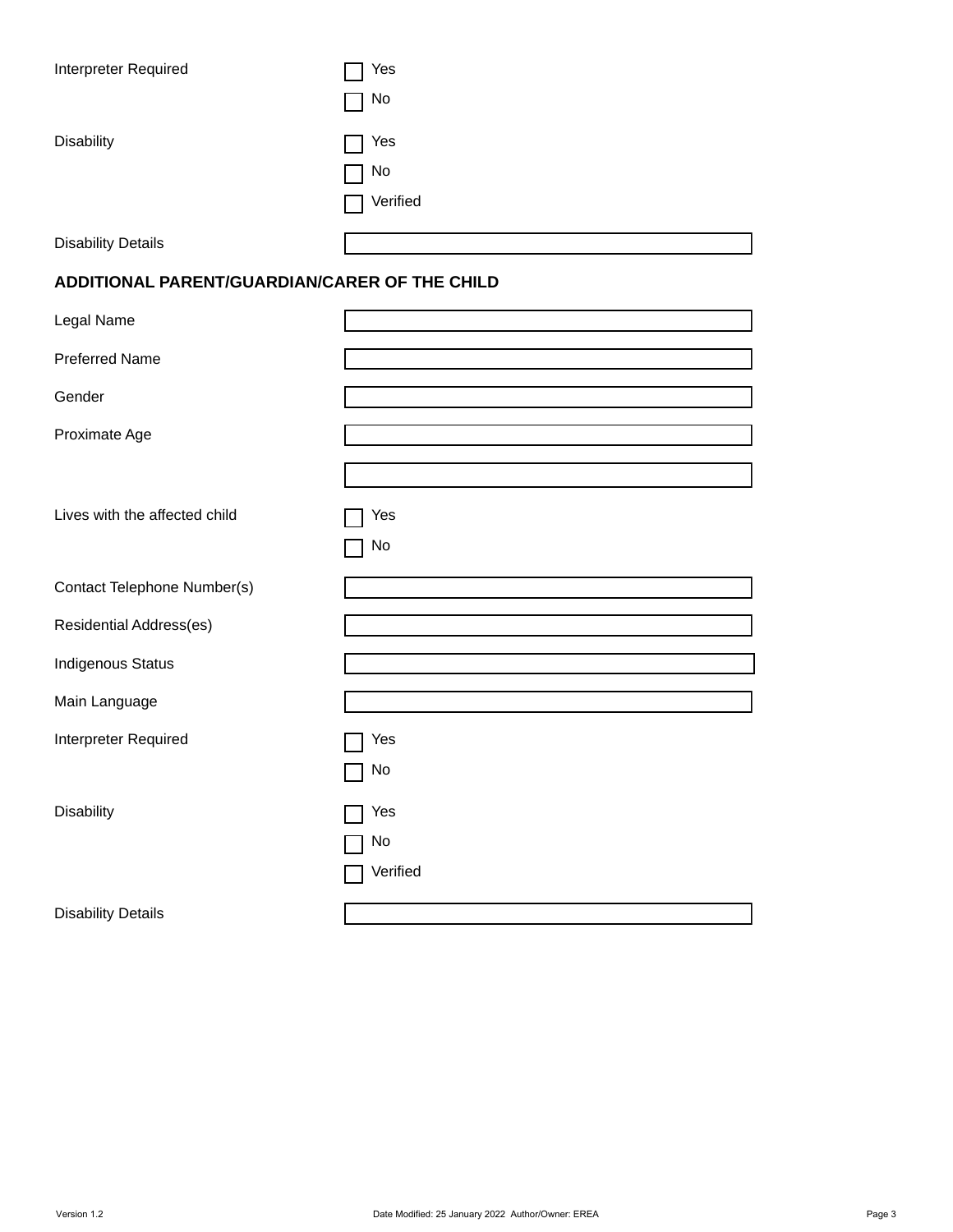### **SIBLINGS/OTHER FAMILY MEMBERS**

Please type name, DOB (where known or approximate age) and relationship to the affected child for each family member. Please indicate if the siblings are also considered affected children in relation to this matter.

| Eg John Smith (DOB (where known or<br>approximate age), sibling, also an<br>affected child |                                                      |
|--------------------------------------------------------------------------------------------|------------------------------------------------------|
| <b>TYPE OF ABUSE</b>                                                                       | Sexual abuse                                         |
|                                                                                            | Likely sexual abuse                                  |
|                                                                                            | Physical abuse/unacceptable risk of physical abuse   |
|                                                                                            | Emotional abuse/unacceptable risk of emotional abuse |
|                                                                                            | Neglect/unacceptable risk of neglect                 |

### **INAPPROPRIATE BEHAVIOUR**

Which does not include sexual abuse or likely sexual abuse

| <b>TYPE OF INAPPROPRIATE</b><br><b>BEHAVIOUR</b> | <b>Physical Boundary Violation</b>            |
|--------------------------------------------------|-----------------------------------------------|
|                                                  | <b>Emotional Boundary Violation</b>           |
|                                                  | <b>Behaviour Boundary Violation</b>           |
|                                                  | Other                                         |
| <b>AWARENESS OF CONCERN</b>                      | Disclosure by student                         |
|                                                  | Information from another student              |
|                                                  | Information from a relative of the student    |
|                                                  | Information from another parent at the school |
|                                                  | Observations of a staff member                |
|                                                  | Anonymous report                              |
|                                                  | Other                                         |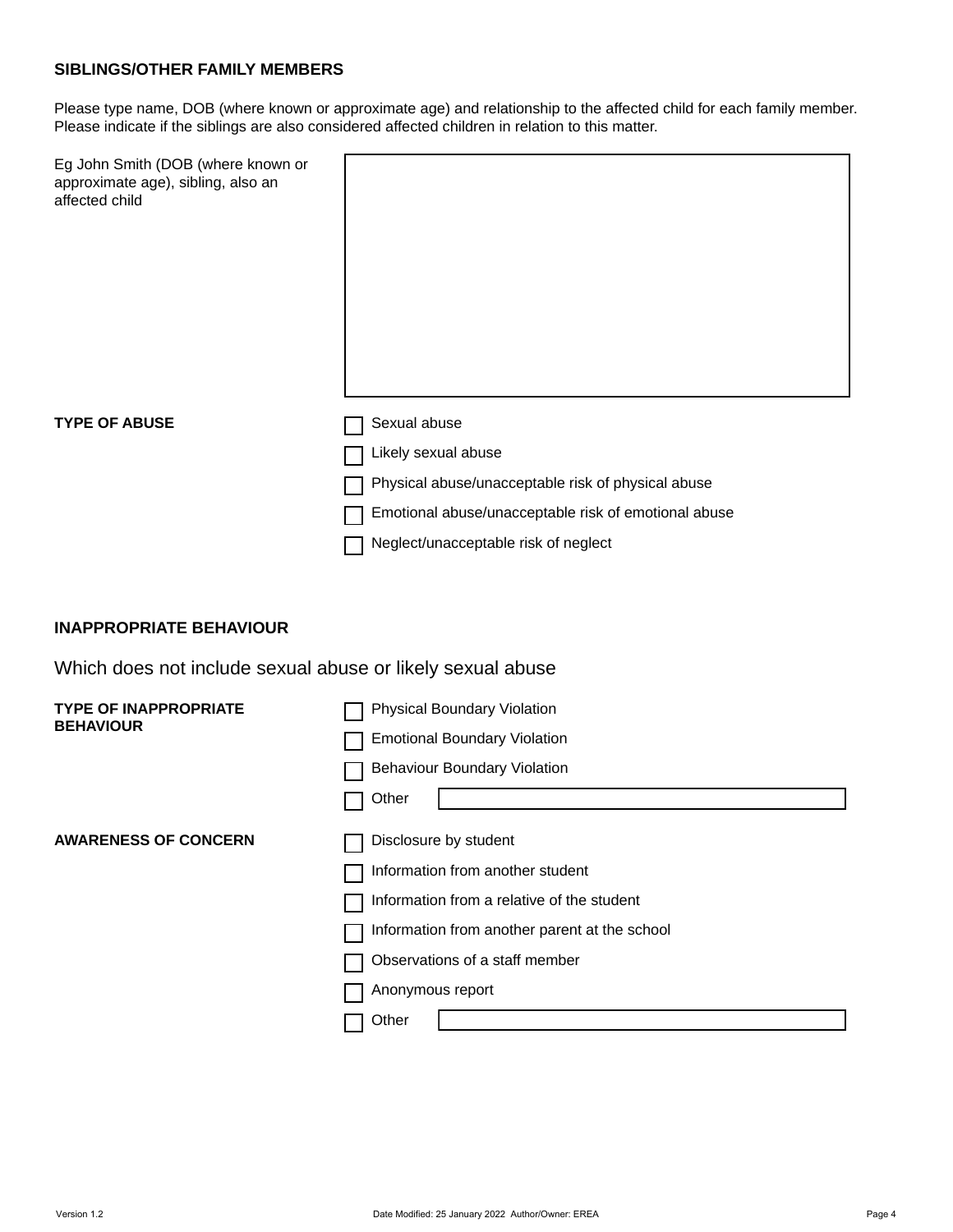### **DESCRIPTION OF CONCERN**

Please refer to EREA Code of Conduct for description of Inappropriate Behaviour. Please include as much information as possible to facilitate a thorough assessment of safety/harm by QPS and Child Safety. Include information

| What happened, who was involved?       |  |
|----------------------------------------|--|
| When did it happen? (approx date/time) |  |
| Where did it happen?                   |  |

If your description of concern can not fit in the text box please attach separate document

| Has the concern (or similar) occurred |
|---------------------------------------|
| previously?                           |

| Yes |
|-----|
| N٥  |

### **INJURIES TO CHILD**

Please describe any physical injuries if known, include information such as - location, shape, size, colour

| Yes     |
|---------|
| No      |
| Unknown |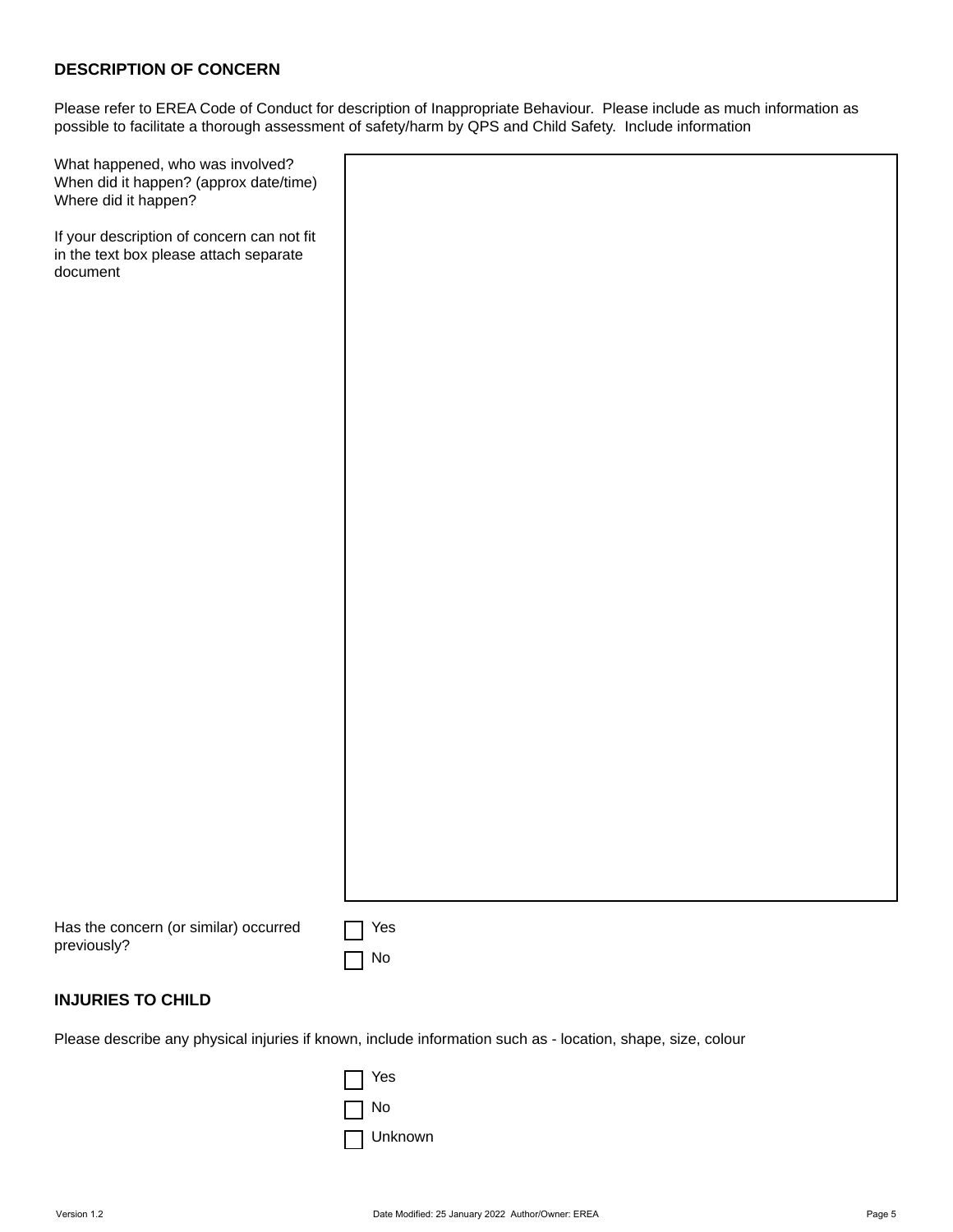Details

# **IMMEDIATE SAFETY CONCERNS**

Please detail any concerns you may have about the affected child's immediate safety

| Yes     |
|---------|
| No      |
| Unknown |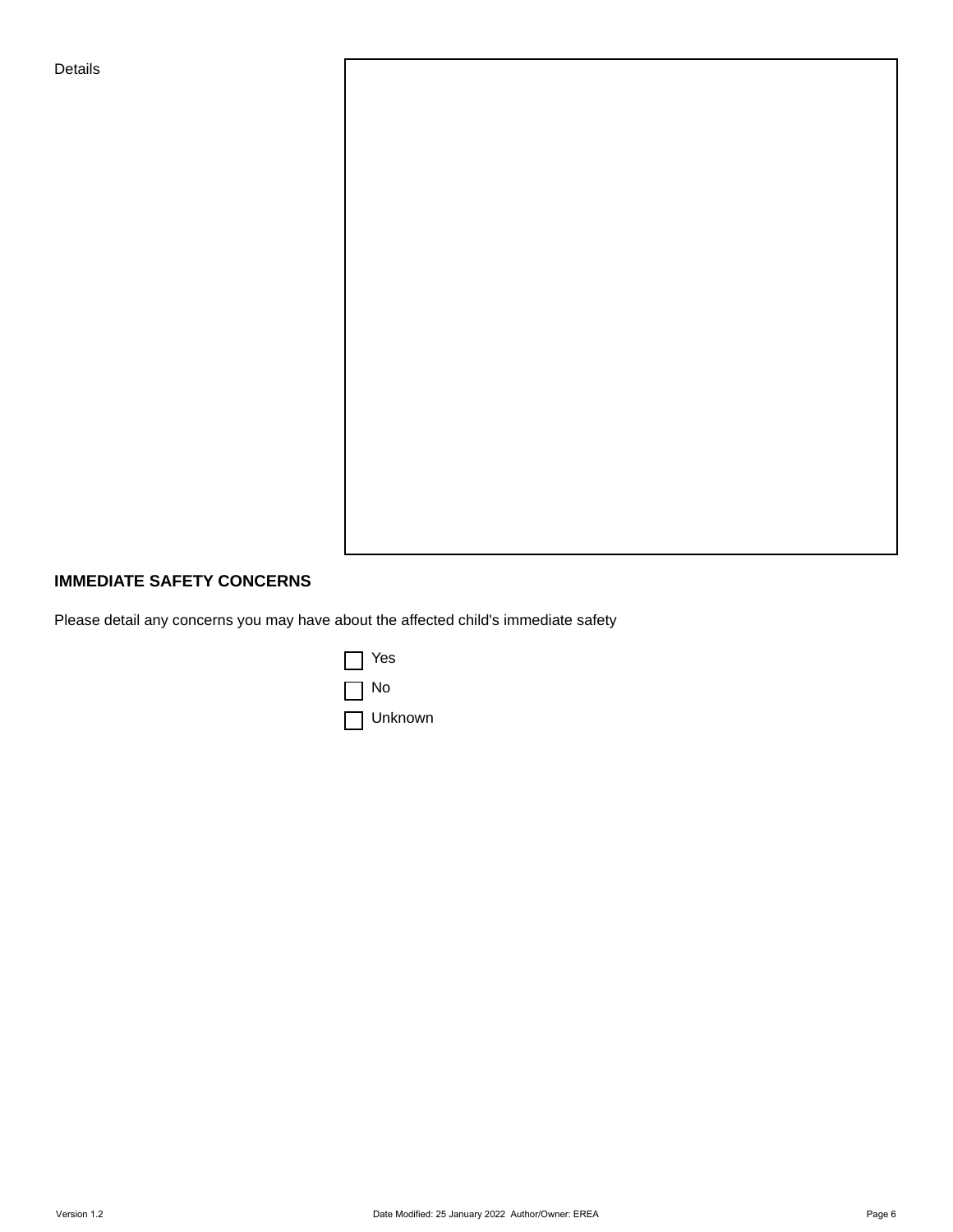Details

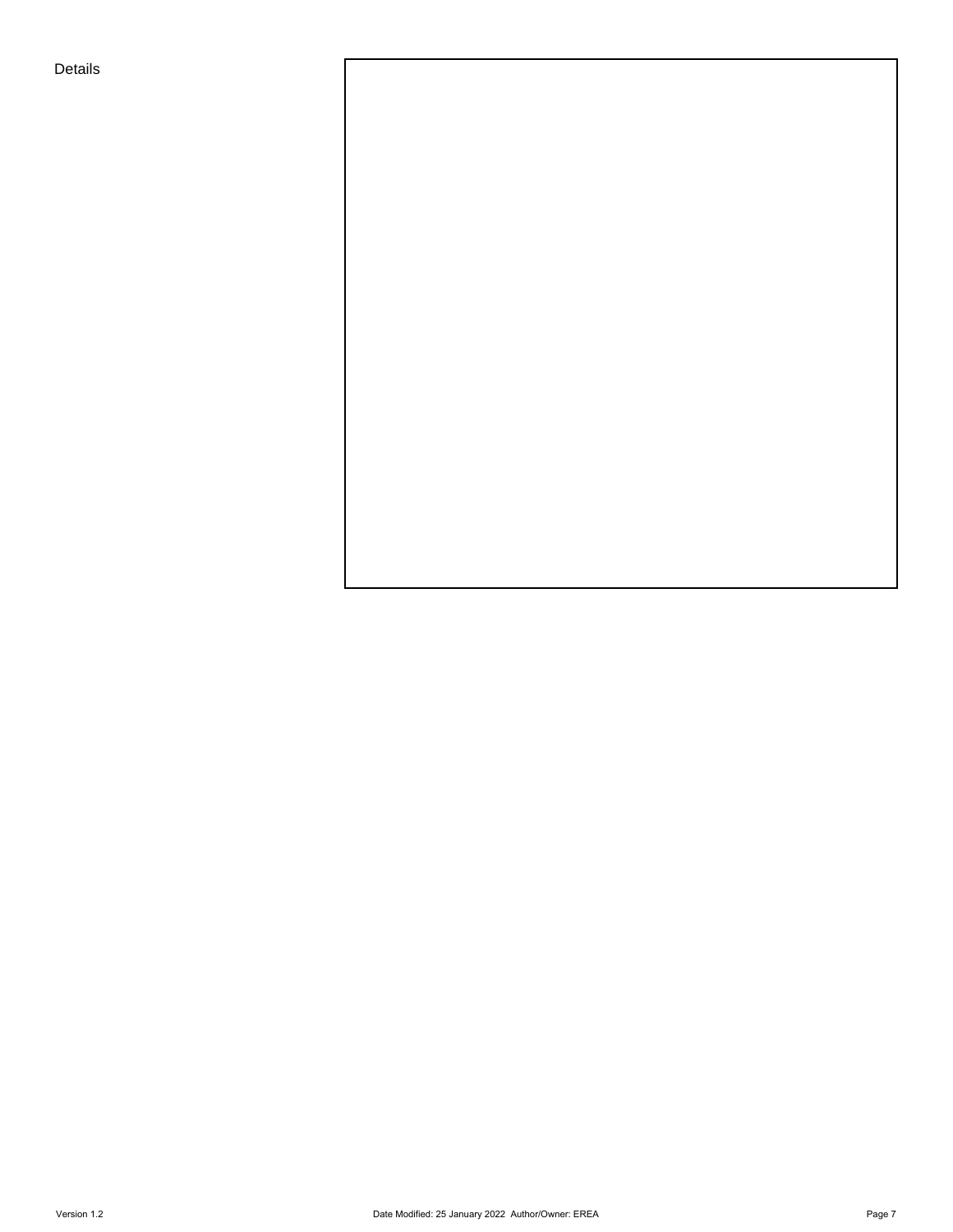### **OBSERVATION OF AFFECTED CHILDS BEHAVIOUR**

Please provide details of the affected childs current behavioural/emotional presentation where known or relevant. For example, please indicate whether these behaviours were present prior to the disclosure of observed post disclosure

# **SOURCE(S) OF CONCERN**

Details of person believed to have caused the harm

| Legal Name                            |  |
|---------------------------------------|--|
|                                       |  |
| <b>Preferred Name</b>                 |  |
|                                       |  |
| Gender                                |  |
|                                       |  |
| Date of Birth/Approximate Age         |  |
|                                       |  |
| Contact Telephone Number(s)           |  |
|                                       |  |
| SOURCE OF CONCERN BY CATEGORY         |  |
|                                       |  |
| Staff member, other employee of       |  |
| volunteer                             |  |
|                                       |  |
| Parent, carer, family member or other |  |
|                                       |  |
| person in the community               |  |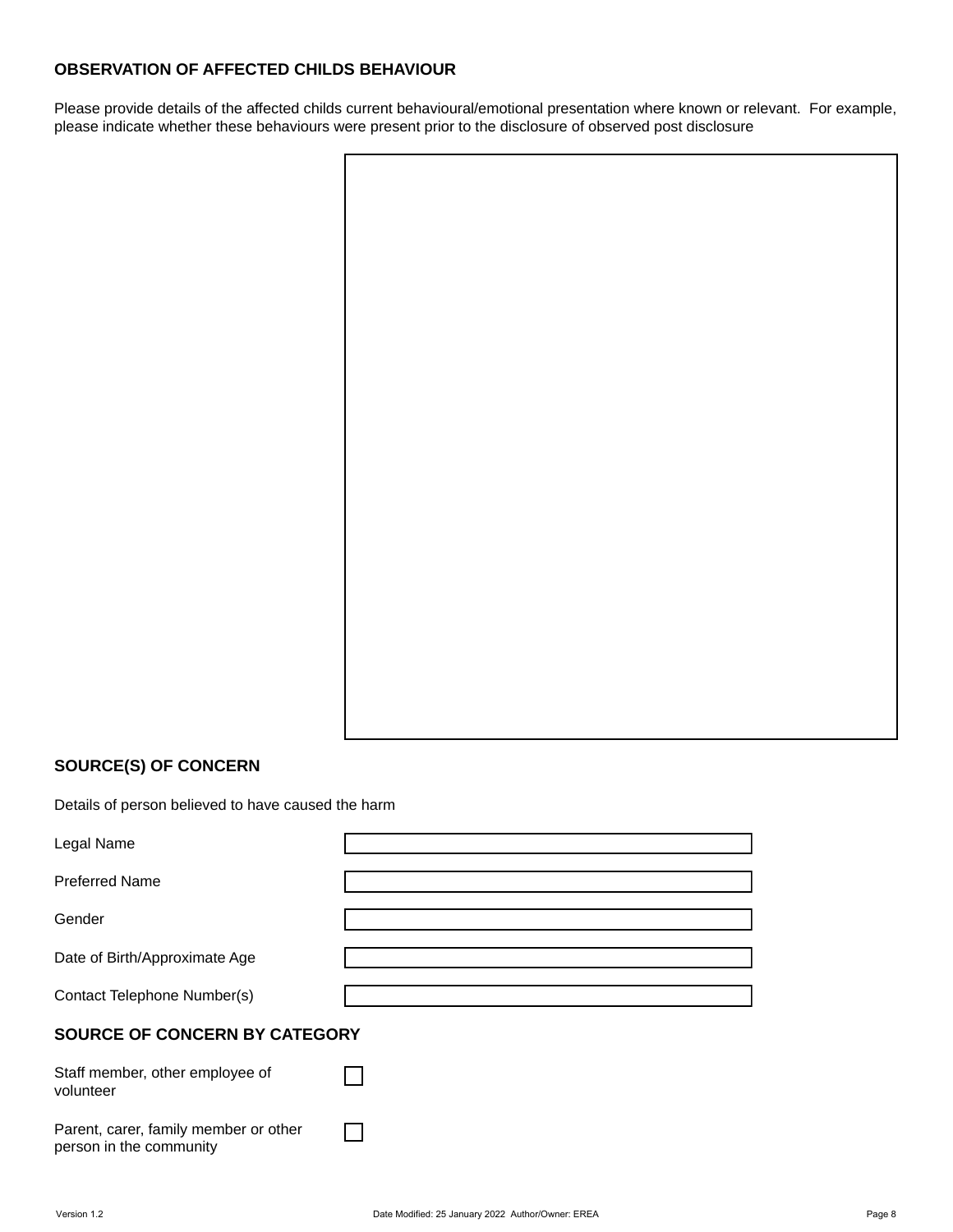| Other student enrolled at the school    |                      |
|-----------------------------------------|----------------------|
| Self-harm                               |                      |
| Is the source of concern a parent       | Yes<br>No<br>Unknown |
| Relationship                            |                      |
| Does this parent have current access to | Yes                  |
| the affected child                      | No                   |
|                                         | Unknown              |

# **PERSON(S) WITH MORE INFORMATION**

Please include information on each person, name, position, contact number/s

| 's |  |  |  |
|----|--|--|--|
|    |  |  |  |
|    |  |  |  |
|    |  |  |  |
|    |  |  |  |
|    |  |  |  |
|    |  |  |  |
|    |  |  |  |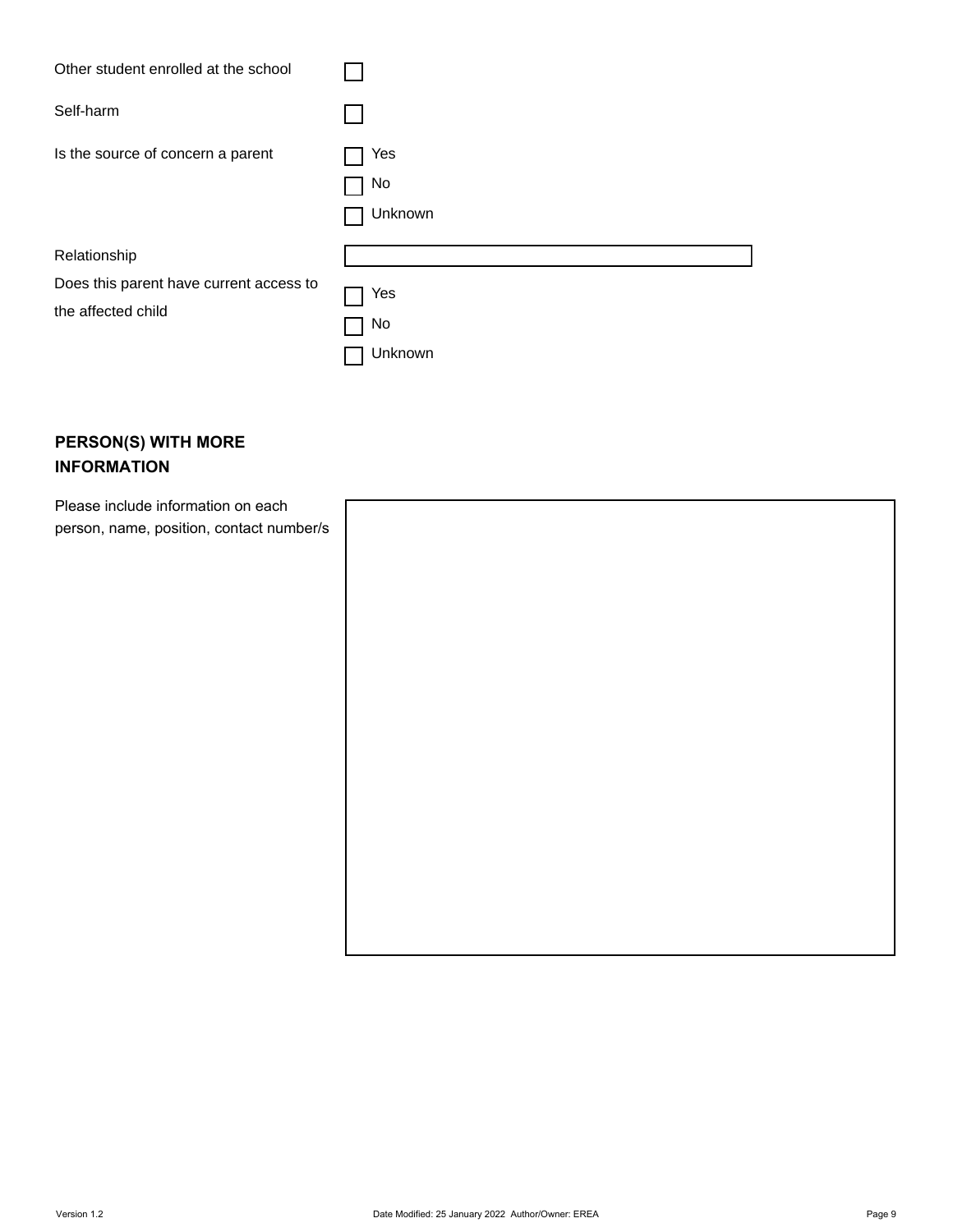# **FIRST PERSON REPORT (REPORT OF CONCERN) COMPLETED BY**

Name

Position

Contact Telephone Number(s)

Other contact Information

List other actions (if applicable)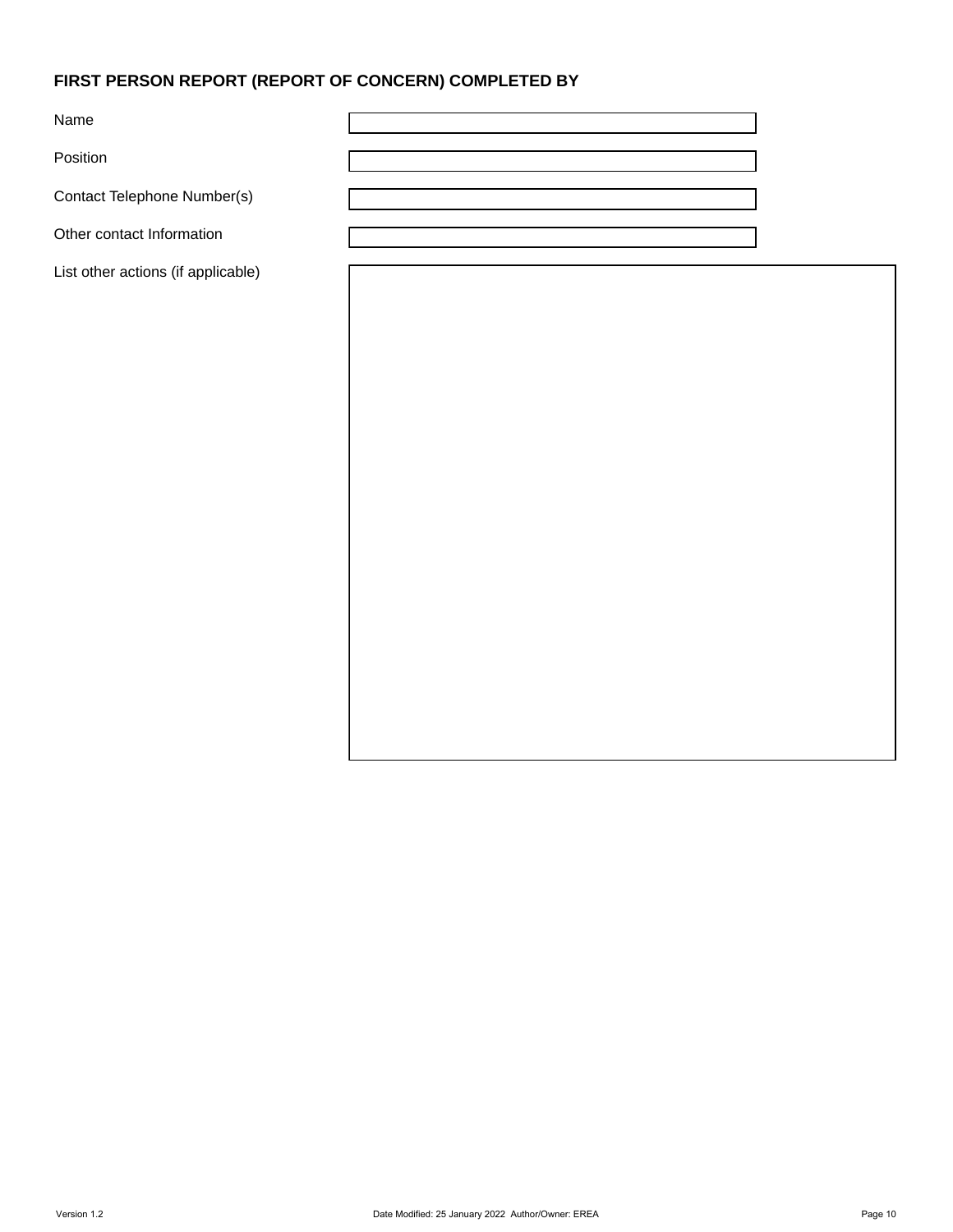#### **PART B: ADDITIONAL INFORMATION (COMPLETED BY THE PRINCIPAL) / DELEGATE**

Family court orders

| <b>Details</b>                      |  |
|-------------------------------------|--|
| Child protection orders             |  |
| <b>Details</b>                      |  |
| Departmental out of home care       |  |
| Details                             |  |
| Departmental intervention           |  |
| <b>Details</b>                      |  |
| Previous student protection reports |  |
| Details                             |  |

### **RISK FACTORS**

Please provide details of any known risk factors. This includes issues that may impact of the child's vulnerability - medical issues, challenging behavious, social issues and any issues that may impact on the parent's ability and willingness to protect the child - substance misuse, domestic violence, mental illness

Child risk factors

Details

Parent(s) risk factors

Details

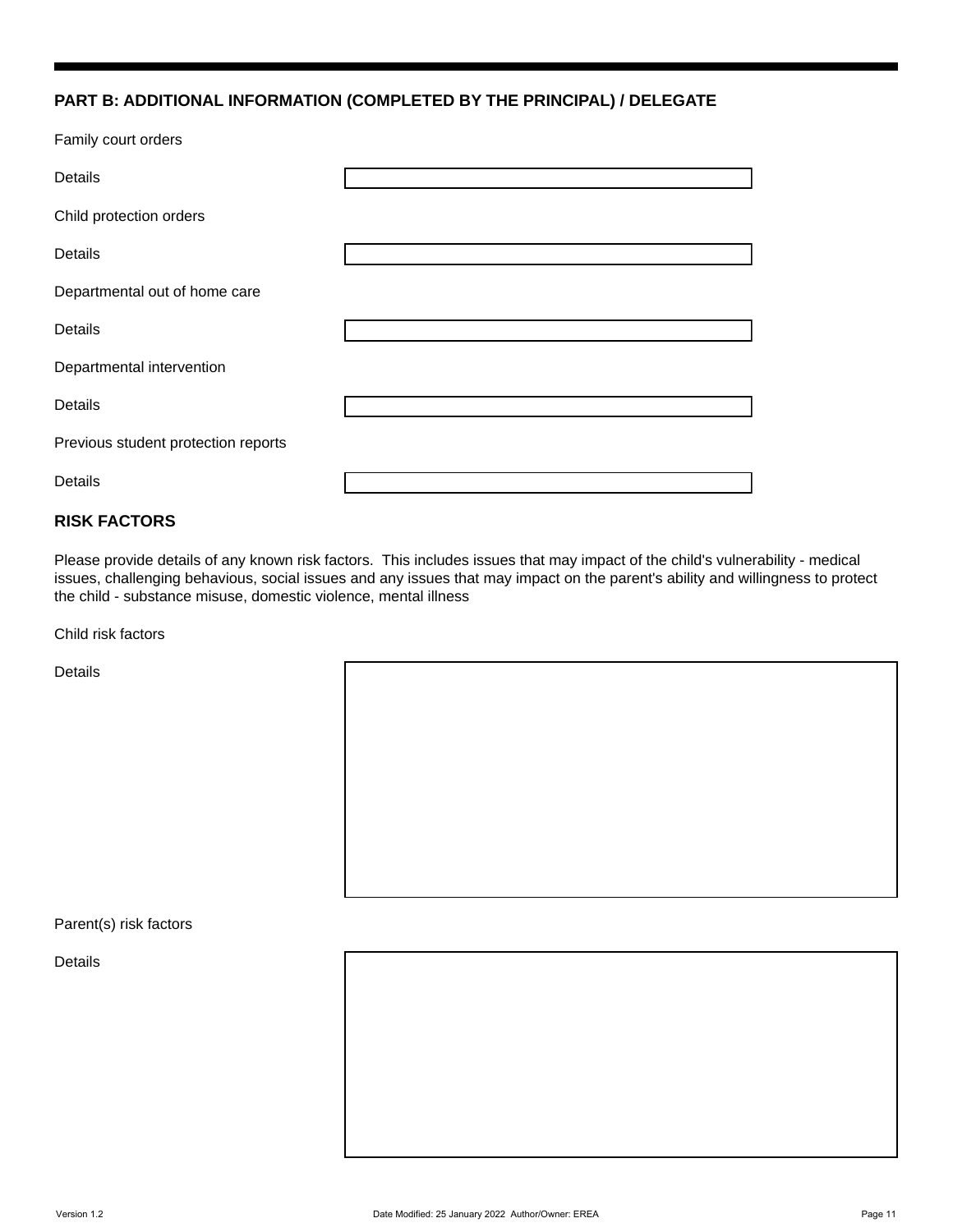### **PROTECTIVE FACTORS**

Please provide details of any known protective factors such as - any actions parent/s have taken to address the concerns, involvement of support agencies, family support network



#### **OTHER ADDITIONAL INFORMATION**

To be completed if the principal has knowledge of any other relevant information not included above, for example - previous discussion with parent, support offered by the school any any actions taken by school staff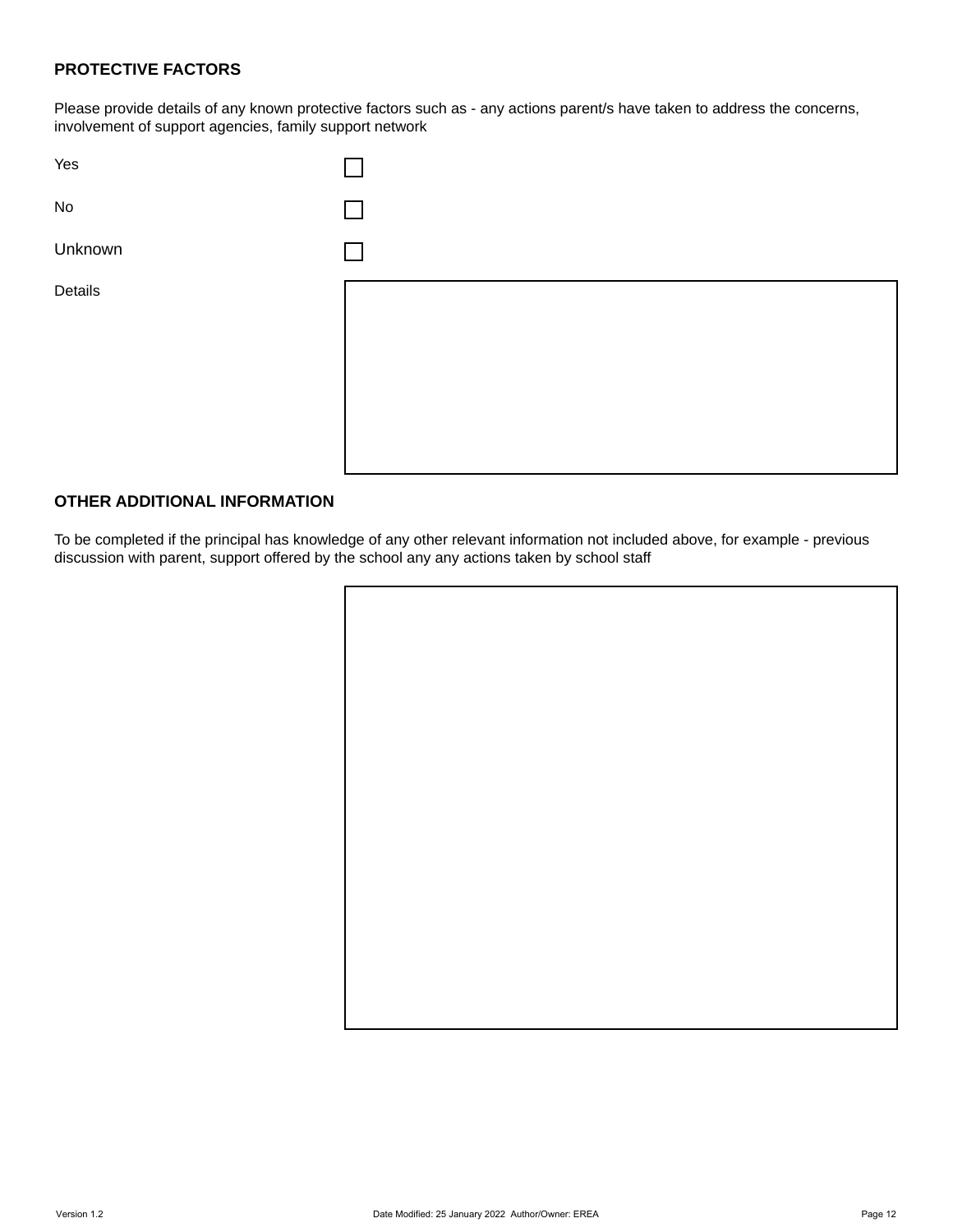# **PERSON(S) WITH MORE INFORMATION**

Please include information on each person: name, position, contact number/s

The young person is aware a report is being made

The parents/guardians are aware a report is being made

# **REPORT SUBMITTED BY (PRINCIPAL/DELEGATE) DETAILS**

| Name                                                                    |  |
|-------------------------------------------------------------------------|--|
|                                                                         |  |
| Position                                                                |  |
| Date                                                                    |  |
|                                                                         |  |
| Time                                                                    |  |
| Contact Telephone Number/s                                              |  |
| Email                                                                   |  |
| School                                                                  |  |
| Suburb                                                                  |  |
|                                                                         |  |
| REPORT SUBMITTED VIA PRINCIPAL/DELEGATE EMAIL TO                        |  |
| Queensland Police Service Child<br>Protection Investigation Unit        |  |
| Name of Officer and Region                                              |  |
| Department responsible for Child Safety<br>Regional Intake Service Team |  |
| Name of Staff Member and Region                                         |  |
| Family and Child Connect (FaCC)                                         |  |